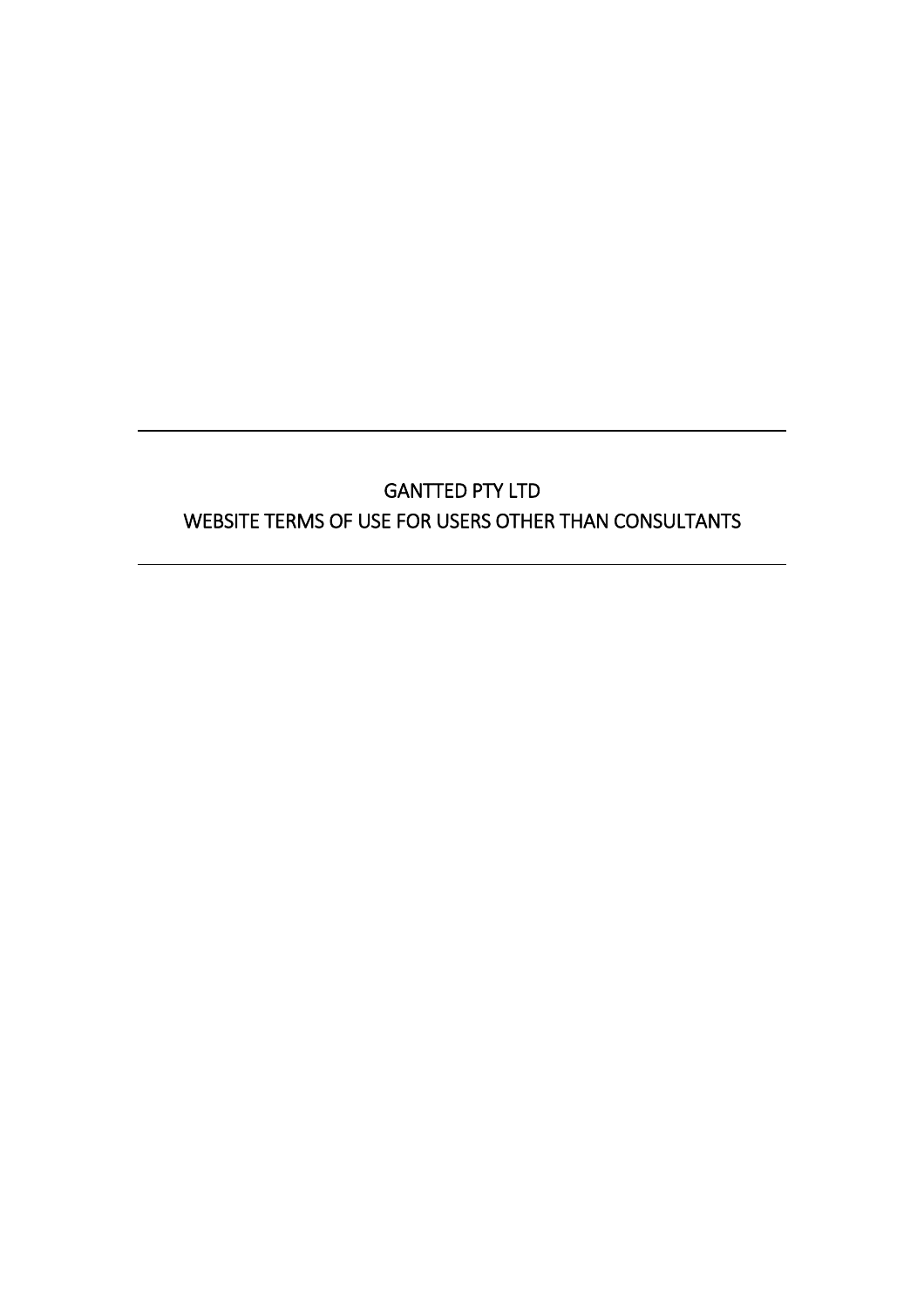## GANTTED PTY LTD WEBSITE TERMS OF USE FOR USERS OTHER THAN CONSULTANTS

The Gantted website located at www.gantted.com (the "Website*"*), is owned, controlled and operated by Gantted Pty Ltd (ABN 35 644 386 167) ("we", "us", "our", or "Gantted").

The terms and conditions set out below ("Terms of Use") apply to use of the Website by you (the "User", "you" or "your") when you use the Website as a User other than a Consultant. Additional terms and conditions apply if you register to use the Website as a Consultant. The Website is available for you to use conditional on your acceptance of these Terms of Use.

#### BY ACCESSING OR USING THE WEBSITE, YOU AGREE TO BE LEGALLY BOUND BY THESE TERMS OF USE.

## IF YOU DO NOT AGREE TO THESE TERMS OF USE, YOU SHOULD STOP ACCESSING OR USING THE WEBSITE IMMEDIATELY.

We reserve the right to amend these Terms of Use at any time. Notice of any amendments will be displayed on the Website and sent to all Registered Users by email. Your continued use of the Website following any change(s) to the Terms of Use shall mean that you accept such change(s) and that you will be bound by the Terms of Use as varied.

By accepting these Terms of Use, you also acknowledge that you have read our Privacy Statement available gantted.com/policy and to the extent permitted by law, you consent to how we collect, handle and use your Personal Information in accordance with our Privacy Statement. Where required, we will provide separate notice and request your consent as referenced in the Privacy Statement.

Any questions about these Terms of Use can be directed to info@gantted.com.

## PLEASE CAREFULLY NOTE BEFORE READING:

- These Terms of Use apply to Users other than Consultants. Consultants are subject to a separate set of Terms of Use available via our Website.
- Capitalised words are defined in the Definitions Section in clause 19.1 or otherwise in the body of the Terms of Use.
- You must be a Registered User to use the Website.
- If you are a Consumer, the Website Services come with Consumer Guarantees under the ACL.
- If you are a Consumer, nothing in these Terms (including, without limitation, the disclaimers of liability contained in clause [11](#page-8-0) and limitations of liability contained in clause [12\)](#page-9-0) is intended to limit or exclude your Consumer Guarantees.
- Subject to any rights which you may have as a Consumer or otherwise at law, your use and access of the Website is provided on an "as is" basis and entirely at your own risk.
- Your ability to hold us responsible for any loss or damage that you may suffer from accessing or using the Website may be significantly restricted.
- You are solely responsible for compliance with all laws and regulations applicable to your use of the Website and the supply of Services under Project Contracts.
- There are restrictions that apply to your use of the Website, and there are significant consequences if you do not comply with such restrictions.
- You may be required to indemnify us for certain loss or damage that we may suffer from your breaching these Terms of Use.
- If you input or upload any User Content to the Website, you provide us with a licence to use the Intellectual Property subsisting in that User Content.
- We collect, handle and use your Personal Information in accordance with our Privacy Statement.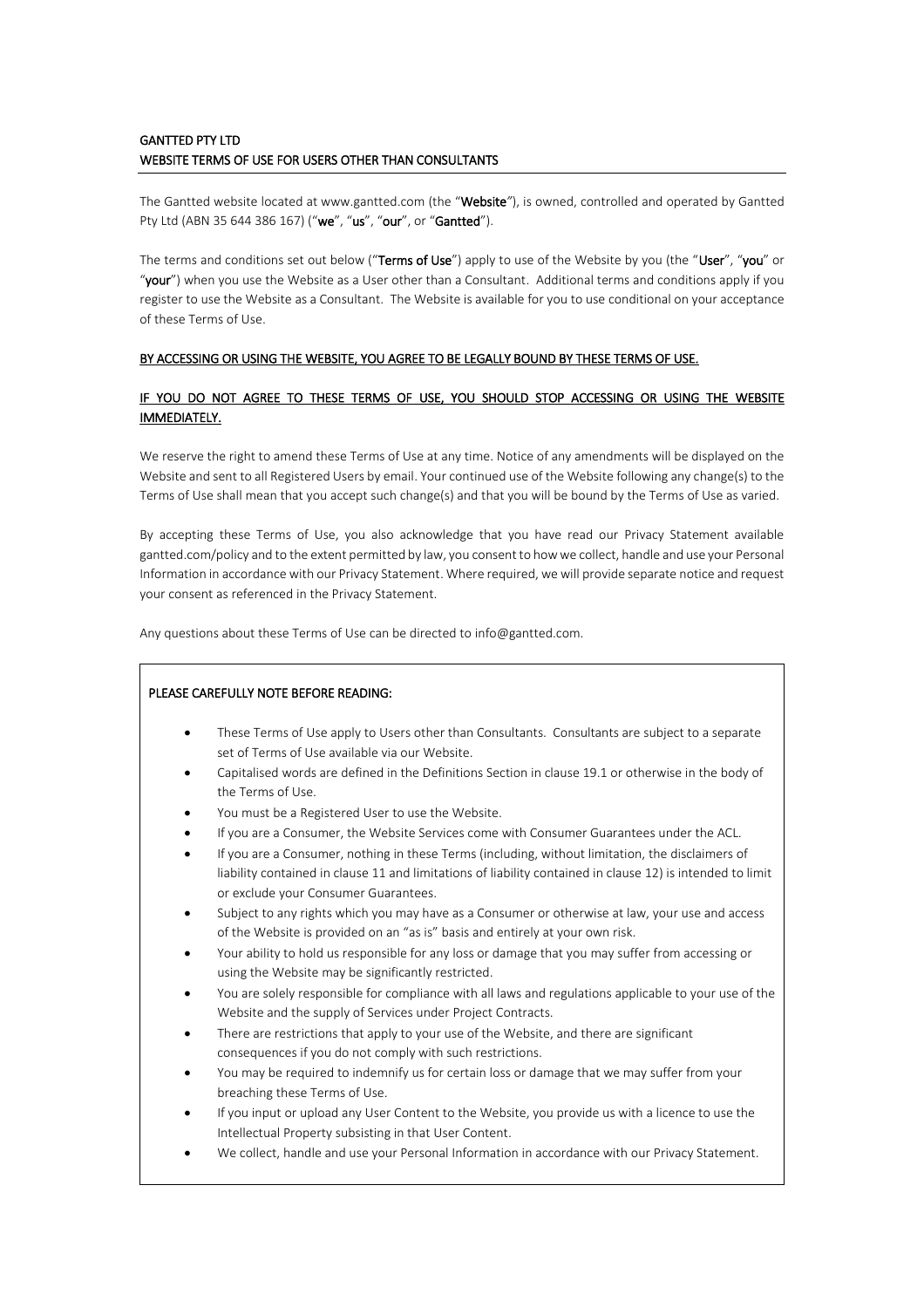## 1. Application

- 1.1 These Terms of Use apply to all Users other than Consultants, whether or not the User is a Registered User. By visiting, viewing, browsing, accessing, creating a User Account, or otherwise using the Website, you accept and agree to comply with these Terms of Use. Consultants are subject to a separate set of Terms of Use available via our Website.
- 1.2 These Terms of Use comprises of this document, our Privacy Statement and such other policies that we may introduce or amend from time to time, all of which are incorporated herein by reference. We will give you reasonable notice of a new policy or changes to the Terms of Use by posting on our Website or otherwise notifying you on the Website. By continuing to access or use the Website, or continuing to maintain a User Account, after we have given notice of an introduction of a policy or variation of these Terms of Use, you agree to continue to be bound by the Terms of Use as varied.
- 1.3 You must be 18 years old to use the Website and to create a User Account. By accessing the Website and/or creating a User Account, you warrant that you have legal capacity to agree and to be bound by these Terms of Use.

#### <span id="page-2-1"></span>2. Description of Website and Website Services

- 2.1 Subject to clause [2.2](#page-2-0) and the other terms of the Terms of Use, Gantted operates the Website. The Website connects Builders/Property Developers ("Builders/Property Developers") seeking consultants ("Consultants") to supply certain services, such as design, architectural or other services, ("Project Services") and Consultants willing to supply certain Project Services to Builders/Property Developers, by providing intermediary functions and services ("Website Services") as follows:
	- a. Guests can browse the Website for information about the Website Services;
	- b. Registered Users can create their profiles via the Website;
	- c. Where the Registered User is a Builder/Property Developer, they can make offers Consultants to supply Project Services via Project Posts or directly via the Directory, and chat with Consultants via the Website to form Project Contracts; and
	- d. Where the Registered User is a Consultant, they can submit Project Proposals in relation to Project Posts via the Website, and chat with Builders/Property Developers that have posted Project Posts to form Project Contracts. Consultants are unable to see other Consultants registered on the Website.
- <span id="page-2-0"></span>2.2 We reserve the right to introduce additional functions and services on the Website and to alter existing Website Services at any time without notice to Users.
- 2.3 All information related to the services to be performed is supplied by Users (Builder/Property Developer and Consultant). We reserve the right to review, approve or verify any information provided by Users prior to publication on the Website.
- 2.4 You expressly agree that we have no responsibility and make no warranty as to the truth or accuracy of any aspect of any information provided by Users, including, but not limited to, the ability of Consultants to provide services or the honesty or accuracy of any information provided by Users.
- 2.5 If you are a Consumer, the Website Services come with Consumer Guarantee under the ACL. If you are a Consumer, nothing in these Terms of Use (including, without limitation, the disclaimers of liability contained in clause [11](#page-8-0) and limitations of liability contained in clause [12\)](#page-9-0) is intended to limit or exclude your Consumer Guarantees.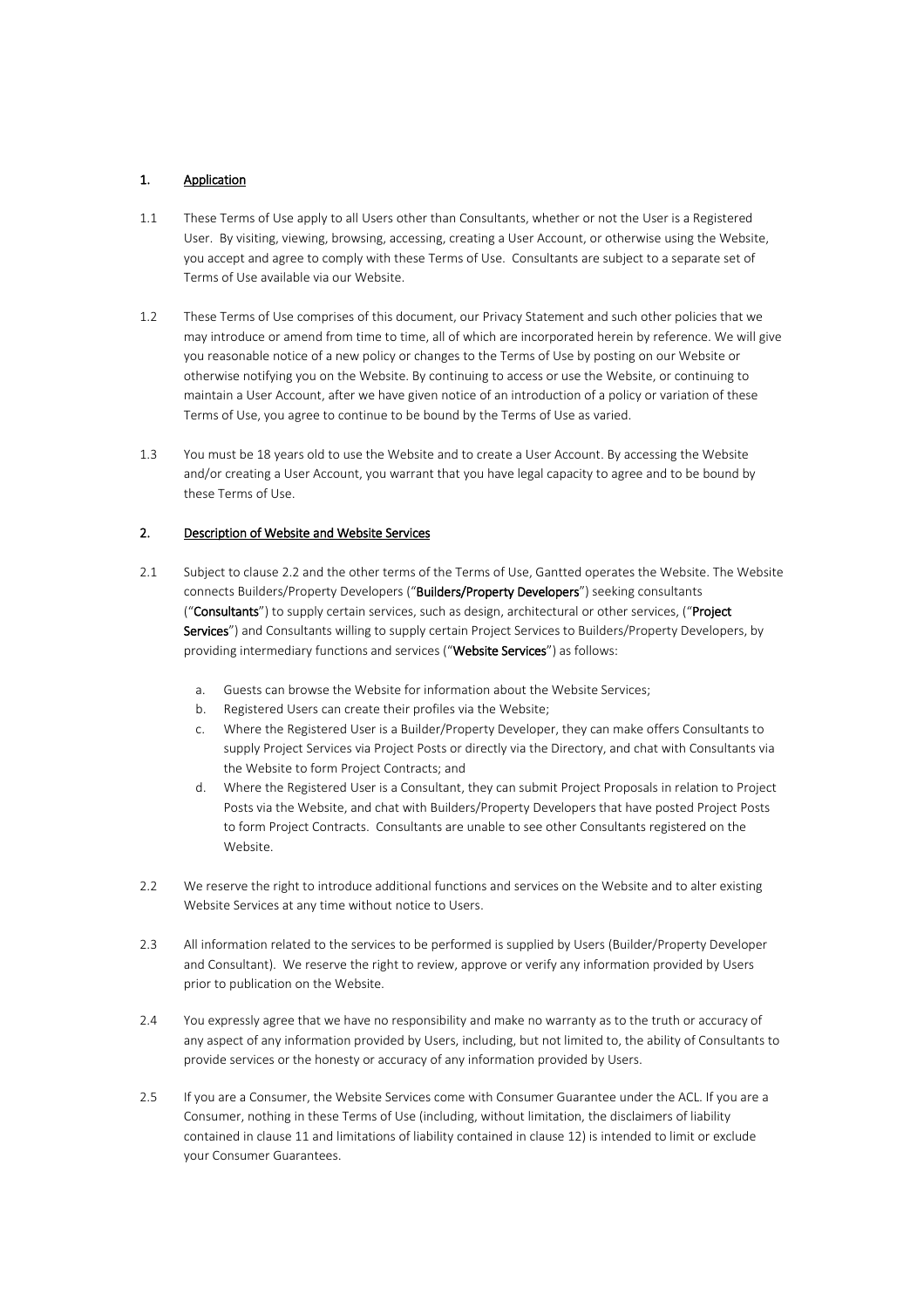#### 3. Licence to use Website

- <span id="page-3-0"></span>3.1 Subject to the terms of these Terms of Use, we agree to grant you a limited, personal, non-exclusive, nontransferable, conditional and revocable licence to view, access and use the Website.
- 3.2 We may terminate the licence provided to you under clause [3.1](#page-3-0) when you breach these Terms of Use or for any other reason (in our sole discretion).

#### 4. User Account

- <span id="page-3-2"></span>4.1 In order to access some of the functionality of the Website, you must register a user account on the Website ("User Account"). User Accounts can be set up according to this clause. If you do not have a User Account, you will not be able to access all of the functionality of the Website. A User Account can only be created in the name of a Builder/Property Developer or Consultant.
- <span id="page-3-1"></span>4.2 You can register a User Account by providing us with a username, password, email address, full name and such other details as we reasonably require from time to time.
- 4.3 In order to register as a Builder/Property Developer, in addition to the information in clause [4.2,](#page-3-1) you must also provide us with your company name, position within the company and mobile telephone number. By registering or attempting to register as a Builder/Property Developer, you warrant that you hold all current permits and licenses you require to operate as a builder or property developer in the state or territory in which you are operating in Australia. We reserve our right to demand for you to provide us copies of any permits or licences at any time.
- 4.4 You will be required to create a unique password to obtain access to your User Account ("Password"). You are solely responsible for maintaining the confidentiality of your Password and undertake not to allow the security of your User Account to be compromised through misuse of your Password. You must immediately notify us of any suspected misuse of your Password.
- 4.5 Before your User Account will be registered, we may vet the information you have provided to us, either by contacting you directly or by checking third party sources, such as LinkedIn to determine, in our absolute sole discretion, whether you are a suitable and appropriate to hold the relevant User Account on our Website. We are not required to provide you with any reasons should be deem you unsuitable or not appropriate for a User Account.
- 4.6 Without limiting any other rights which we may have to communicate with you, you agree that we may send e-mails to the nominated e-mail address for your User Account for notification purposes regarding the Website (including in relation to any updates to these Terms of Use and Privacy Notice) and to verify your identity.
- 4.7 We maintain the right at all times in our sole unfettered discretion and without prior notice to refuse to register, terminate or suspend any User Account, and to remove access to, or suspend the use of, any specific functions associated with any User Account (such as Builder/Property Developer functions). We may refuse to register a User Account for a Builder/Property Developer if, in our absolute discretion, the Projects offered by the Builder/Developer are not appropriate for the Website or the Builder/Developer does not have the necessary licences and permits to hold a Builder/Property Developer User Account on the Website as determined by us at our absolute discretion.
- 4.8 You agree to not transfer your User Account to any other person, or allow access to your User Account by another person unless expressly authorised by us or these Terms of Use.
- 4.9 Once your User Account has been registered:
	- a. Builders/Property Developers can see the following information (at a minimum) about Consultants: full name, company name, position in the company, location, Category or Categories of services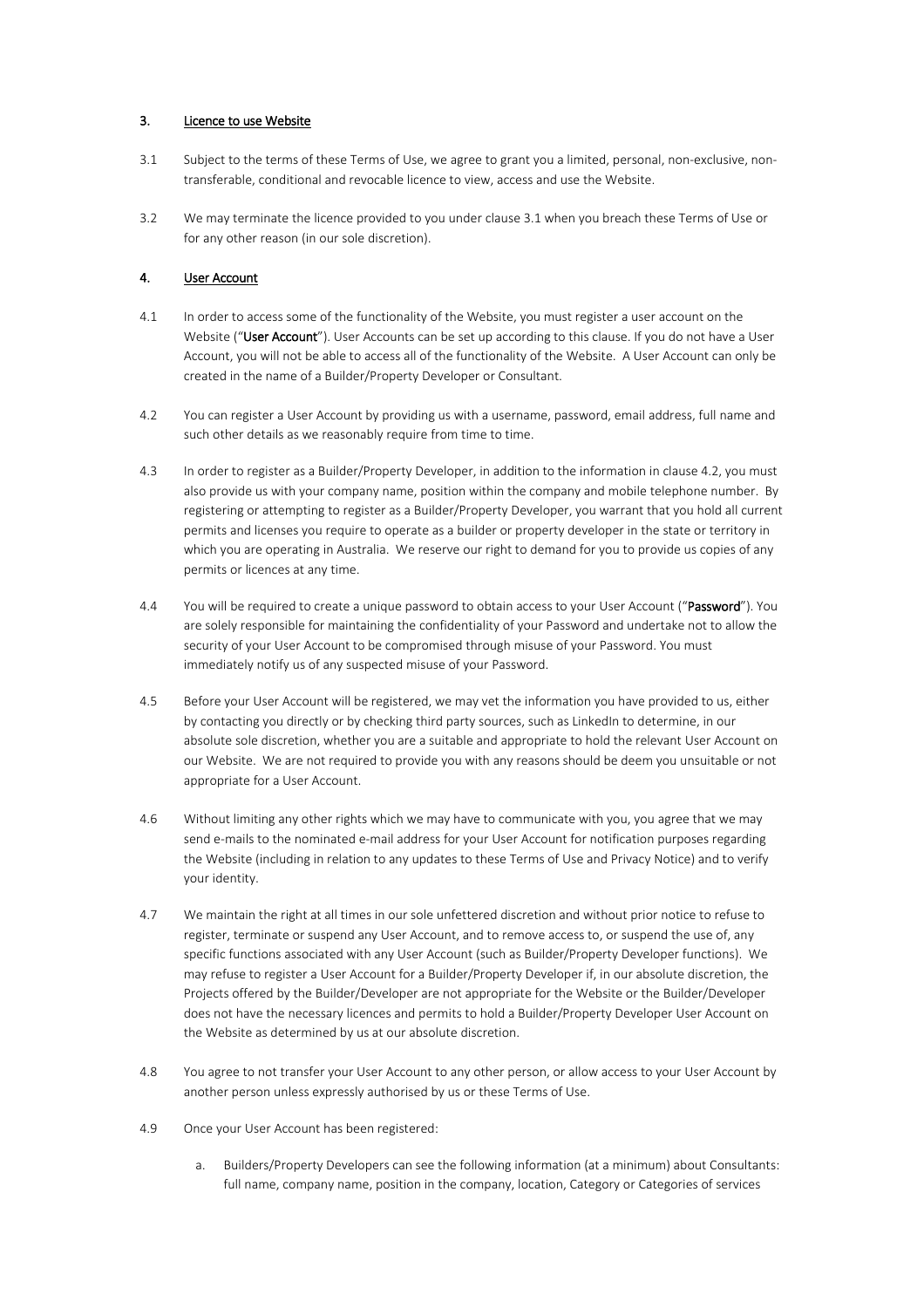provided, description of Consultant, skills, live Project Proposals, date of sign-up to Gantted, date of most recent Project Contract and Reviews; and

b. Consultants can see the following information (at a minimum) about Builders/Property Developers: full name, company name, position in the company, location, description of the company, description of the company, date of sign-up to Gantted and Reviews.

## 5. Projects, Project Posts and Project Proposals

- <span id="page-4-1"></span>5.1 Subject to clause 9 and the Consumer Guarantees and Disclaimers in clause [11,](#page-8-0) Builders/Property Developers may upload an accurate and complete post outlining details of a Project ("Project"), which will then be published on the Website and be made available to all Consultants registered on the Website to bid on. Alternatively, Builders/Property Developers may contact select Consultants directly via the directory on the Website ("Directory") with an offer for the Consultant to supply Project Services to the Builder/Property Developer.
- <span id="page-4-2"></span>5.2 For each Project, Builders/Property Developers must also specify (at a minimum):
	- a. the name of the Builder/Developer;
	- b. the name and details of the Project;
	- c. the Project Services the Consultant will need to provide to the Builder/Property Developer;
	- d. the Category and sub-Category of the services the Builder/Property Developers is seeking for the Project;
	- e. the location of the Project;
	- f. the expected delivery time; and
	- g. such other information that we may require a Builder/Property Developer to provide based on the Website's functions from time to time,

#### (herein referred to as the "Project Post").

- <span id="page-4-3"></span>5.3 A Consultant may submit a proposal in relation to a Project Post via the chat functionality on the Website to the Builder/Project Developer that listed the Project Post before the any cutoff date in the Project Post or, if not cutoff date is specified, before the Project Post is removed by the Builder/Property Developer ("Project Proposal"). Subject to clause [5.5,](#page-4-0) in submitting a Project Proposal, a Consultant agrees to provide the relevant Project Services as set out in the Project Proposal but is not guaranteed to be chosen by the Builder/Property Developer to provide the Project Services. A Consultant may submit multiple Project Proposals for the same Project Post.
- <span id="page-4-4"></span>5.4 For each Project Proposal, Consultants must specify (at a minimum):
	- a. the title of the Project Proposal;
	- b. the Category and sub-category of the Project Services for the Project Proposal;
	- c. the description of the Proposal Project and Project Services;
	- d. any instructions to the Builder/Property Developer in relation to the Project Post;
	- e. the Project Proposal's tags;
	- f. the delivery schedule for the Project Services in relation to the Project;
	- g. the pricing for the Project Proposal (e.g. fixed fee, hourly rate, packed fee or otherwise);
	- h. such other information that we may require a Consultant to provide based on the Website's functions from time to time.
- <span id="page-4-0"></span>5.5 The Builder/Property Developer may respond to a Consultant who has submitted a Project Proposal in relation to a Project Post listed by that Builder Property Developer or contact a Consultant directly via the Directory to make an offer for that Consultant to submit a Property Proposal in relation to a Project Post via the chat functionality on the Website. Builders/Property Developers and Consultants may negotiate and agree on the terms of an arrangement via the chat functionality, such terms which may differ from the Project Proposal.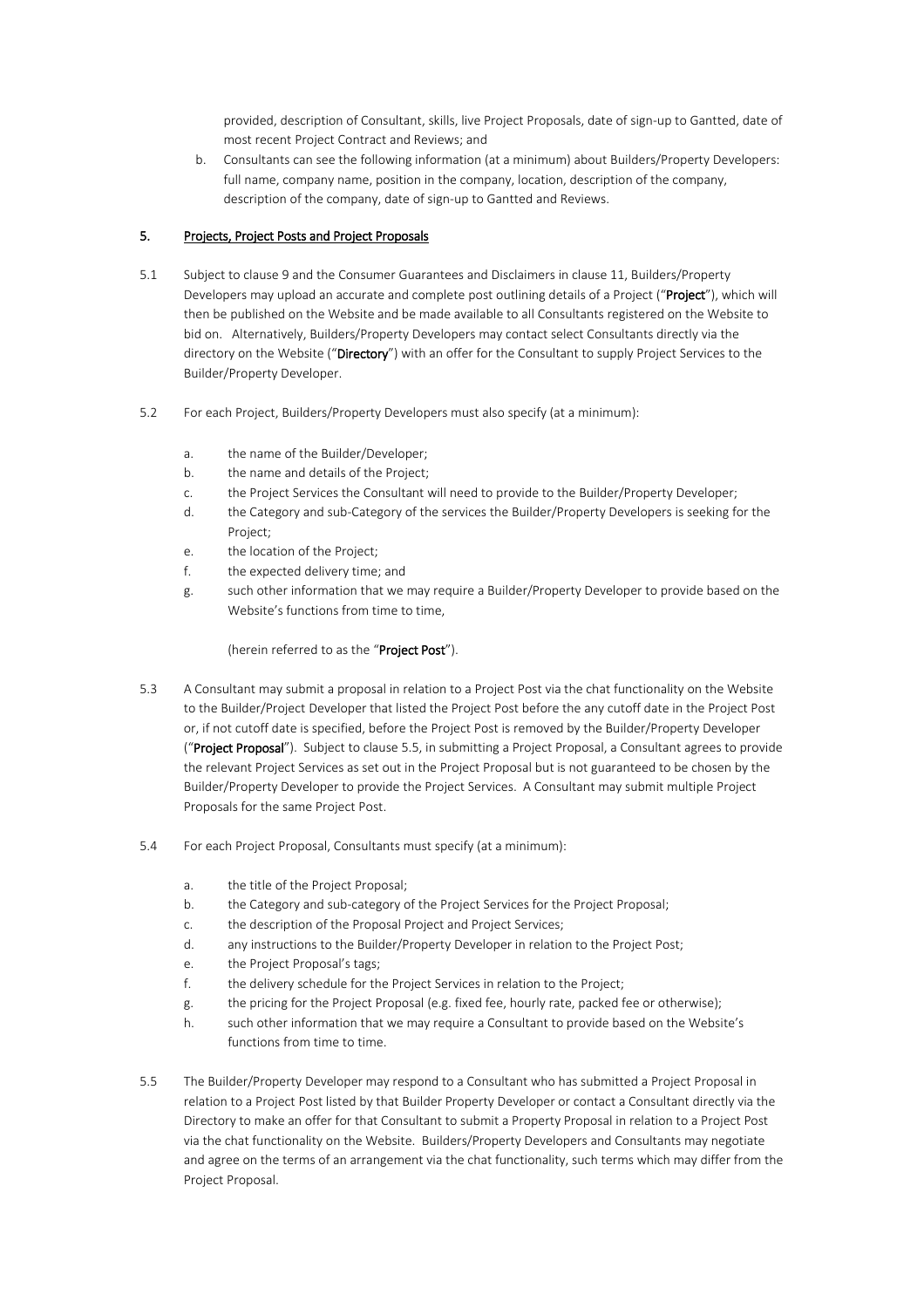- <span id="page-5-0"></span>5.6 Where the Builder/Developer accepts a Project Proposal from a Consultant or a Builder/Developer and Consultant otherwise agree to work together on a Project Proposal ("Awarded Project"), then the Builder/Property Developer and the Consultant will be deemed to have entered into a separate contract under which the Builder/Property Developer agrees to purchase and the Consultant agrees to provide the Builder/Property Developer with the Project Services as outlined in the Project Proposal ("Project Contract"). The parties must contact each other and arrange to enter into a separate legal contract in which the obligations of the parties are clearly set out, including the details of the Project, payment and other terms and conditions applicable to the Project. Gantted is in no way a party to a Project Contract and is not liable for any actions or in actions of parties to a Project Contract.
- 5.7 Despite clause [5.6,](#page-5-0) the Project Contract incorporates the terms and conditions of these Terms of Use (to the extent they apply to the Builder/Property Developer and the Consultant) and any additional terms and conditions agreed upon by the Builder/Property Developer and the Consultant, including the description of the Project services to be provided by the Consultant and the fees being paid to the Consultant in exchange for the Project services. You agree not to enter into any Project Contract that conflicts with the terms and conditions of these Terms of Use. The terms and conditions of these Terms of Use will take priority over the terms and conditions of the Project Contract to the extent of any inconsistency.
- 5.8 By submitting a Project Proposal in relation to a Project Post, accepting a Project Proposal in relation to a Project Proposal or otherwise agreeing to work together with another Registered User on a Project, a Builder/Developer or Consultant confirms he or she is legal entity entitled to and capable of meeting the requirements of the Project Contract, and has any and all current permits and licences required to enter into the Project Contract.
- 5.9 Registered Users are free to withdraw Project Posts, Project Proposals and offers made to other Registered Users via the chat functionality, and to vary a Project or Project Proposal at any time prior to the formation of a Project Contract. Changes to a Project after the formation of a Project Contract may only be made by mutual agreement of the parties.
- 5.10 Each Consultant hereby warrants with respect to each service they offer, promote, or gift to a Builder/Property Developer as part of a Project, that they are solely responsible for any and all services provided; and that they are compliant with all Applicable Laws when offering, promoting and gifting their services as part of the Project to Builders/Property Developers.
- 5.11 Nothing in this clause 5 or these Terms of Use renders us a party to any Project Contract. We do not supply or receive services under the Project Contract and are not responsible for the either party's performance under the Project Contract.
- 5.12 A Builder/Property Developer is not bound to accept a Project Proposal received from a Consultant. Consultants have no obligation to submit any Project Proposals or accept any offers from Builders/Property Developers.
- 5.13 Consultants can direct any questions in relation to a Project Post to the relevant Builder/Property Developer via the chat functionality on the Website.

## 6. Identity Verification

- 6.1 We may include information to help Users to verify the identity of other Users ("Identity Verification"). This information may include: integration and verification with social networking sites such as LinkedIn and verification of payment information.
- 6.2 You agree that the Identity Verification may not be fully accurate as all Website Services are dependent on User-supplied information and/or information provided by third parties.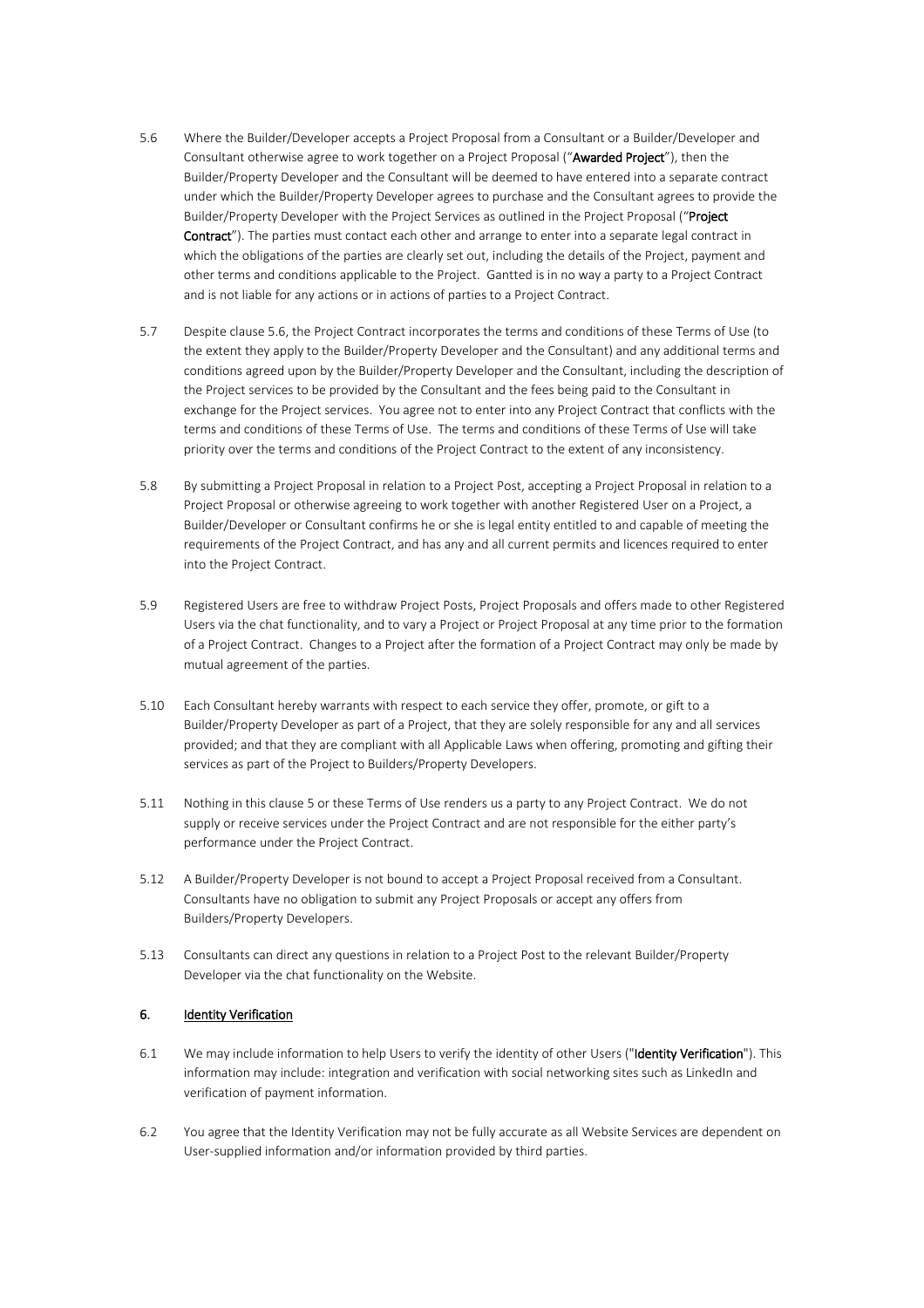- 6.3 Users are solely responsible for identity verification and we accept no responsibility for any information provided as part of the Identity Verification.
- 6.4 Our processes used for Identity Verification may be modified at any time.

## 7. Privacy

- 7.1 When operating the Website, we will collect, handle and use your Personal Information in accordance with our Privacy Statement – see [Gantted.com/policy.](https://www.gantted.com/policy)
- 7.2 By registering a User Account, you acknowledge that you have read our Privacy Statement and consent to our collection, use and disclosure of your personal information in accordance with our Privacy Statement.

#### 8. Registered User Conduct

- 8.1 Your access to, and use of, the Website is subject to all conditions specified in these Terms of Use. If you breach any such conditions, we will be entitled to take any reasonable action, including terminating your User Account or taking legal action against you, in our sole discretion.
- 8.2 You must comply, and are solely responsible for complying, with Applicable Laws. Subject to any law to the contrary, we do not otherwise guarantee or warrant that your proposed or actual use of the Website including entering into a Project Contract, complies with Applicable Laws that may apply to your activities on the Website.
- 8.3 You agree that you will not:
	- a. use the Website for any purpose that is illegal, unlawful or prohibited by these Terms of Use;
	- b. interfere or attempt to interfere with, or obtain or attempt to obtain unauthorised access to, the proper working of the Website or any Content, including (without limitation) through:
		- 1. hacking or use of automated devices, scripts or bots;
		- 2. destructive transmission of viruses, malware or any code or other conduct of a disruptive or destructive nature;
		- 3. reverse engineering, circumventing, damaging, disassembling, attempting to discover the source code; or
		- 4. other illegitimate means;
	- c. contact Users of the Website Services for the purpose of sending unsolicited offers, advertisements, spam, junk e-mails;
	- d. contact Users for the purpose defaming, abusing, threatening or defrauding Users;
	- e. impersonate any entity or falsely claim an affiliation with any person or entity;
	- f. scrape or otherwise obtain any data from the Website for any purpose or use any Content to spam third parties; or
	- g. contribute or distribute any User Content via the Website that infringes Applicable Laws or any other legislation or regulations of any applicable jurisdiction (including without limitation the jurisdiction in which you are using the Website). You agree that any legal consequences arising from a claim or action for infringement of any such legislation or regulation based on contributing or distributing User Content via the Website are your sole responsibility and you are wholly liable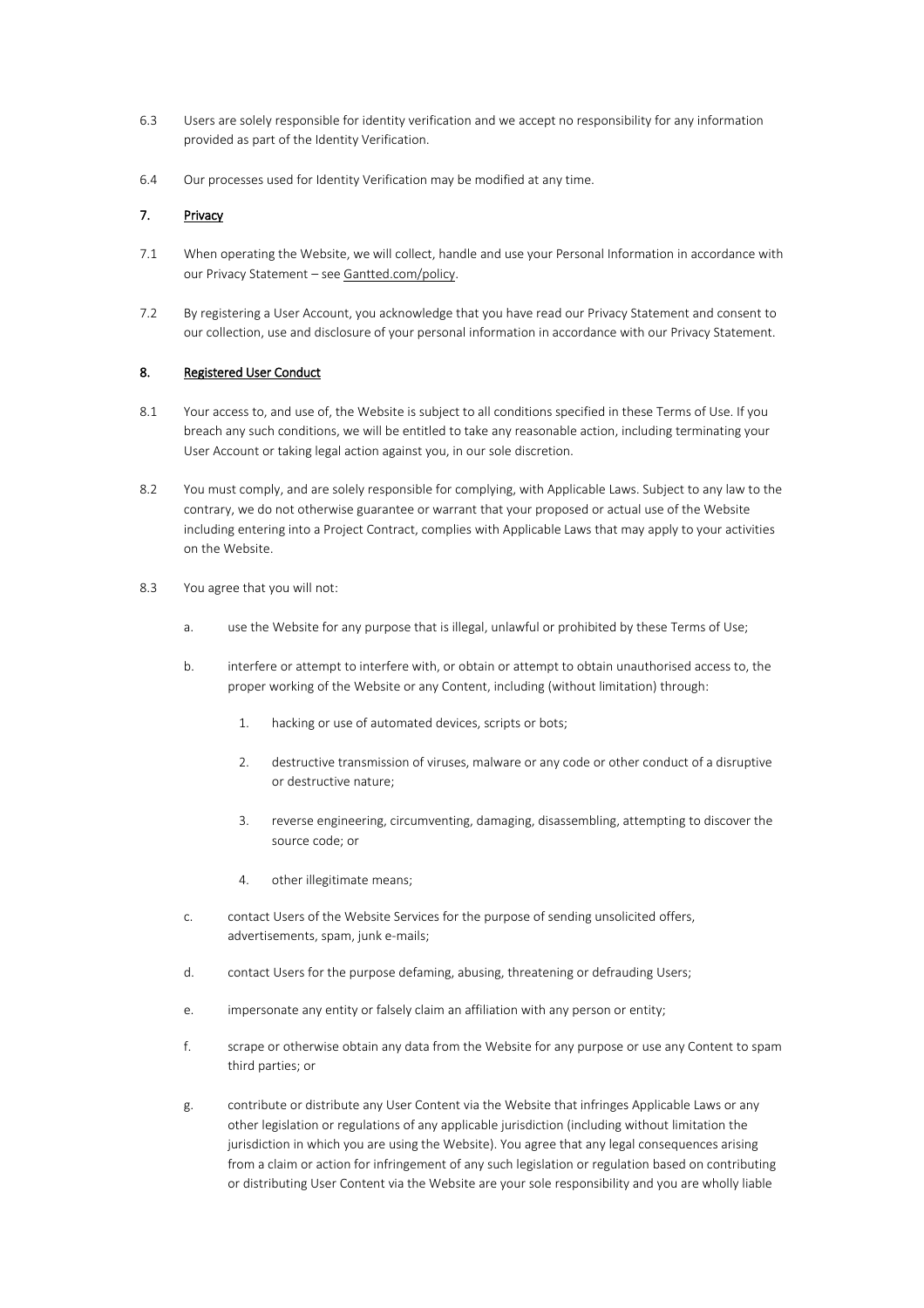for such claims or actions.

- 8.4 You warrant that your User Content does not contain any:
	- a. offensive, defamatory, obscene, blasphemous, hateful, violent, bullying, discriminatory or threatening language, or content that creates a risk of personal injury or property damage or makes any threat to people or public safety;
	- b. illegal, false, fraudulent, misleading or deceptive conduct, including but not limited to blackmail, extortion, financial or personal scams and attempts to impersonate others;
	- c. Content that infringes the personal or proprietary rights of others, including but not limited to Intellectual Property rights and rights to privacy; or
	- d. spam, publicity or promotion of commercial activities or commercial content not specifically authorised by us with our prior written consent.
- 8.5 You are solely responsible for any uploading or sharing of User Content on the Website in accordance with clause [9.](#page-7-0) By contributing User Content to the Website, you must not infringe the rights (including Intellectual Property rights) of any other User or third party or act in a way that constitutes a breach of any agreement you may have with any person. Subject to clause 12, we are not responsible or liable for any User Content that is uploaded to, shared via, displayed on or transmitted via the Website that does not comply with these Terms of Use.
- 8.6 You must have the right to purchase or provide Project Services under a Project Contract. Builders/Property Developers warrant and agree that they hold any and all necessary permits and licenses. You must comply with your tax obligations in relation to any benefits received under a Project Contract.
- 8.7 You warrant to us that you have the full capacity to provide the warranties regarding User Content set out in this clause 8, clause [10](#page-8-1) and elsewhere in these Terms of Use.

## <span id="page-7-0"></span>9. Uploading User Content and Reviews

- 9.1 You agree to share or upload Content (including Project Content) to the Website only if all of the following conditions are met:
	- a. you are the owner of all Intellectual Property rights in the Content ("Content IP") and can license the use of the Content IP to us in accordance with clause [10.4;](#page-8-2)
	- b. if you are not the owner of the Content IP, you have all necessary licenses, permissions and consents to upload the Content containing Content IP to the Website and license the use of the Content IP to us in accordance with clause [10.4;](#page-8-2) and
	- c. if the Content contains any Intellectual Property owned by a third party ("Third Party Content IP") in conjunction with the Content IP, you have all necessary licenses, permissions and consents to upload the Content containing Third Party Content IP to the Website and license the use of the Third Party Content IP to us in accordance with clause [10.4.](#page-8-2)
- 9.2 We retain the right (without providing any notice to you) to remove, block, edit or monitor the User Content, at our sole discretion.
- 9.3 After a Project is completed, Registered Users may leave public reviews and submit star ratings (collectively, "Reviews") about the Registered User they worked with on a Project. Reviews will reflect the opinion of the individual Registered User.
- 9.4 You must not manipulate the Reviews in any manner, such as instructing another Registered User to write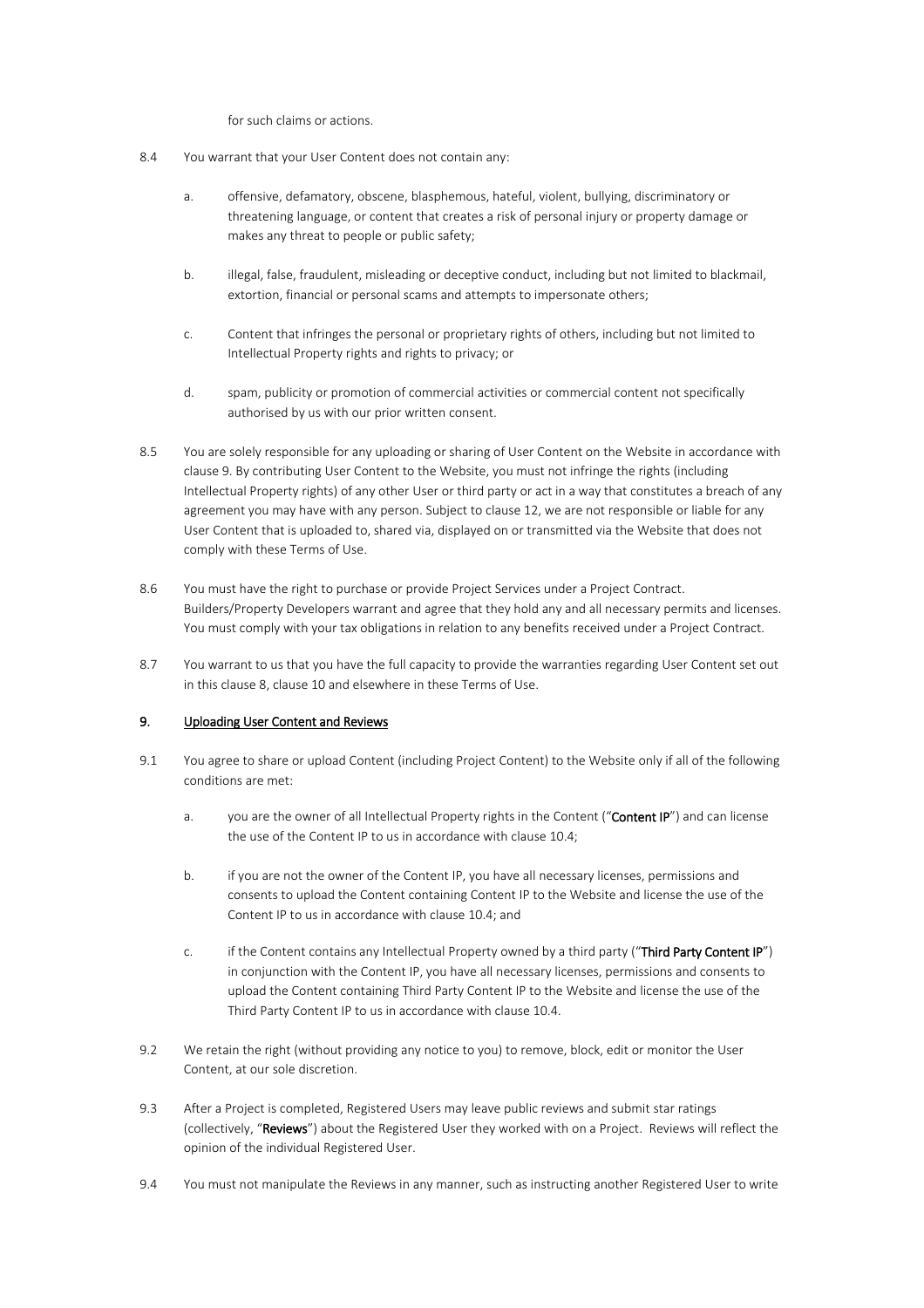a positive or negative Review about another Registered User.

9.5 We are not responsible for any User Content (including Reviews) that is created, uploaded or submitted to, or otherwise appears via, the Website. We do not endorse, support, represent or guarantee the accuracy, completeness or reliability of User Content appearing on the Website. Also, we do not endorse or represent the views of opinions contained in any User Content.

### <span id="page-8-1"></span>10. Intellectual Property

- 10.1 The Intellectual Property subsisting in any aspect of the Website including without limitation text, graphics, artwork, logos, software, trade marks, designs, copyright, compilations, algorithms, source code, video recordings and audio recordings, as well as the structure, layout, user interface and "look and feel" of the Website, but excluding User Content ("Website IP"), is exclusively owned and controlled by us and/or our third party affiliates, licensors and/or licensees, and is protected by Australian and international law governing intellectual property rights. The Website IP remains our exclusive property throughout the world in perpetuity.
- 10.2 You are not permitted to save, download, reproduce, display, copy, alter, conceal, adapt, perform, transmit, broadcast, sell, license or otherwise exploit any Website IP unless you have express prior written authorisation from us. Any unauthorised use of Website IP by Users is strictly prohibited.
- <span id="page-8-3"></span>10.3 Subject to the rights granted to us under clause 10.4, you will retain exclusive ownership and/or control of any Intellectual Property subsisting in any User Content which you share via, or submit or upload to, the Website.
- <span id="page-8-2"></span>10.4 Notwithstanding clause [10.3,](#page-8-3) you hereby grant to us a perpetual, non-exclusive, fully paid, royalty-free, transferable, sub-licensable, non-revocable, unlimited, worldwide licence to reproduce, exploit, use, copy, reproduce, process, adapt, modify, publish, transmit, display and distribute any User Content which you share via, or submit or upload to, the Website, in any and all media, at our sole discretion.

#### <span id="page-8-0"></span>11. Consumer Guarantees and Disclaimers

- <span id="page-8-4"></span>11.1 Where you acquire our Website Services as a Consumer, we will provide our Website Services to you in accordance with any Consumer Guarantees under the ACL. Nothing in these Terms of Use overrides, excludes, limits or otherwise restricts any Consumer Guarantees applicable to you under the ACL, to the extent that they do, this clause 11.1 will prevail.
- 11.2 Where you do not acquire our Website Services as a Consumer, or clause 11.1 does not apply, then to the extent permitted by law:
	- a. we do not guarantee or warrant that the Website Services will be suitable or fit for any particular purpose, including the purpose for which the Services are ordinarily provided;
	- b. we do not guarantee or warrant that access to and use of the Website will be uninterrupted and fault-free at all times;
	- c. we do not provide any guarantee or warranty that you may view, access or use the User Content via the Website without infringing the Intellectual Property rights of a third party or for any incomplete, inaccurate, incorrect or out-of-date information in User Content on the Website; and
	- d. we otherwise exclude any term, condition or warranty that may otherwise be implied into these Terms of Use or otherwise relating to our Website Services.
- 11.3 In addition to clause 11.2, and subject at all times to clause 11.1, you acknowledge and agree that: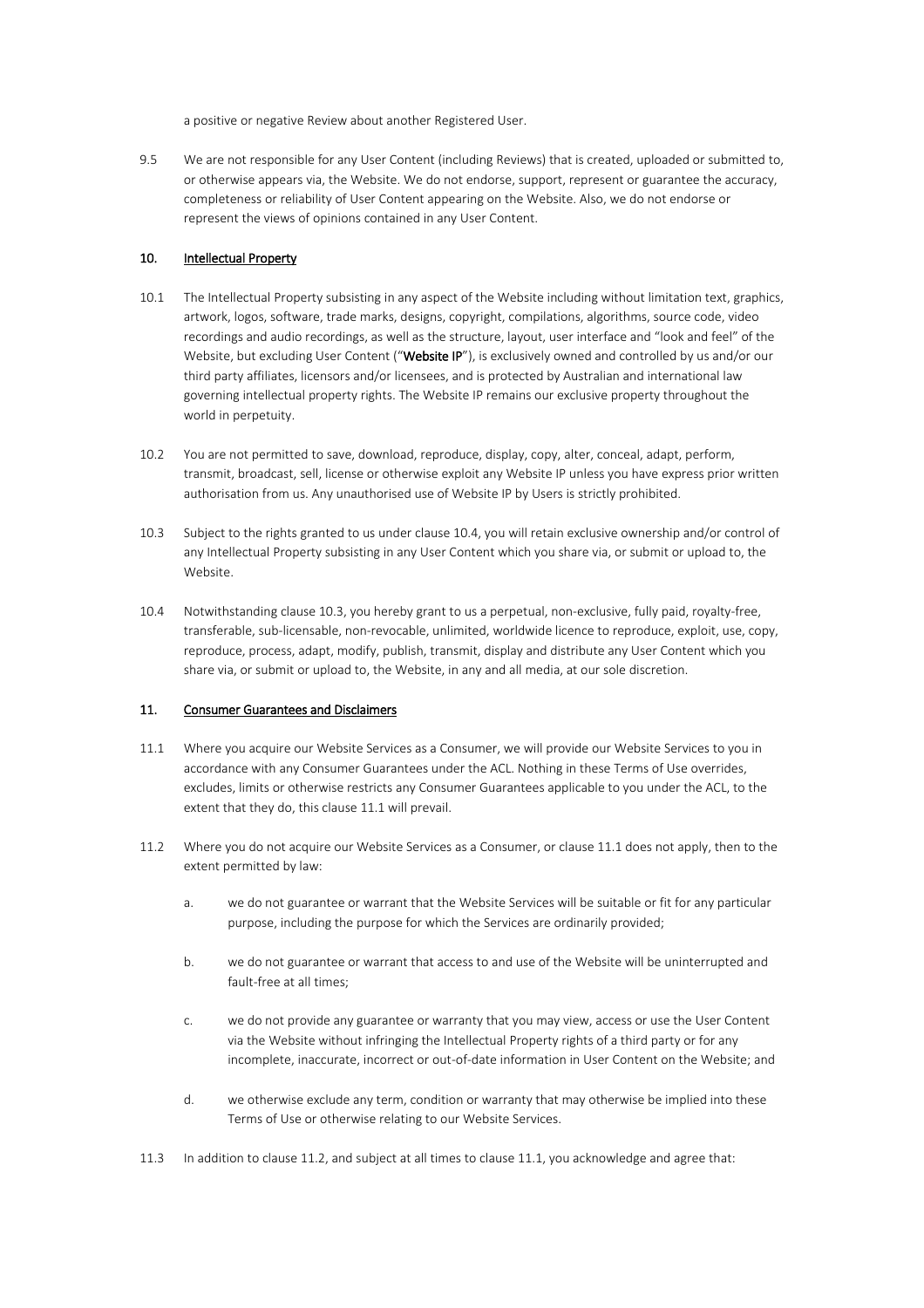- a. we not a party to any Project Contract entered into on the Website, and is not involved in providing Project Services in any capacity whatsoever. Accordingly, we do not warrant or guarantee any of the following: that you will find suitable Consultants for your Project, that the supply of any Project Services will compliant with Applicable Laws; the provision or non-provision of Project Services; that the Project Services will be fit for purpose or any other characteristic of Project Services for your Project; that Consultants will enter into Project Contracts; the quality, timeliness or appropriateness of Project Services or the performance of any Project Contract entered into on the Website;
- b. we do not recommend or endorse any particular Consultant and do not provide any advice regarding the fitness for purpose of any Consultant and Builders/Property Developers must exercise their own due diligence on all Consultants before engaging a Consultant to provide Project Services;
- c. Consultants are not employed or sub-contracted by us or any associate or employee or director or agent of us to provide Project Services to Builders/Property Developers;
- d. all Projects are offered by Builders/Property Developers and not us, and all Project Services are provided by Consultants and not us; and
- e. we are not responsible for any conduct of any User which occurs outside the Website, including the supply of any Project Services.
- 11.4 The Website may integrate with or host hyperlinks to third party web services, or host third party information or content within the Website. All third party content hosted on the Website is the responsibility of its author, and we do not endorse or represent the views or opinions contained therein. We are not responsible for any material contained on third party web services that is hosted on the Website in any way, and any dealings between you and third parties is your sole responsibility.

## <span id="page-9-0"></span>12. Liability

- 12.1 If you are a Consumer, our liability to you for any Loss or Claim suffered as a result of us failing to comply with any Consumer Guarantees in relation to the Website Services during the relevant period ("Affected Period") is limited at our election to the resupply of the Website Services for a period equivalent to the period of the breach, or payment of the cost of resupply of the Website Services equivalent to Affected Period.
- 12.2 Subject to clause [11.1](#page-8-4) and any liability we may have to you under clause 12.1,and to the extent permitted by law, us and our Representatives exclude, and you hereby release us and our Representatives from, all liability (whether arising under these Terms of Use, tort, negligence, statute or in any other way) for all Loss and Claims of any kind whatsoever directly or indirectly sustained by you in relation to any of the following matters ("Website Matters"):
	- a. your use of, or inability to use, the Website including entering into a Project Contract or participating in a Project;
	- b. a failure by a party to a Project Contract, to comply with the terms of that Project Contract;
	- c. any failure by us or other third parties to provide any information, service, feature or functionality via the Website;
	- d. any unauthorised submission of information to the Website;
	- e. statements or conduct of any third party using the Website;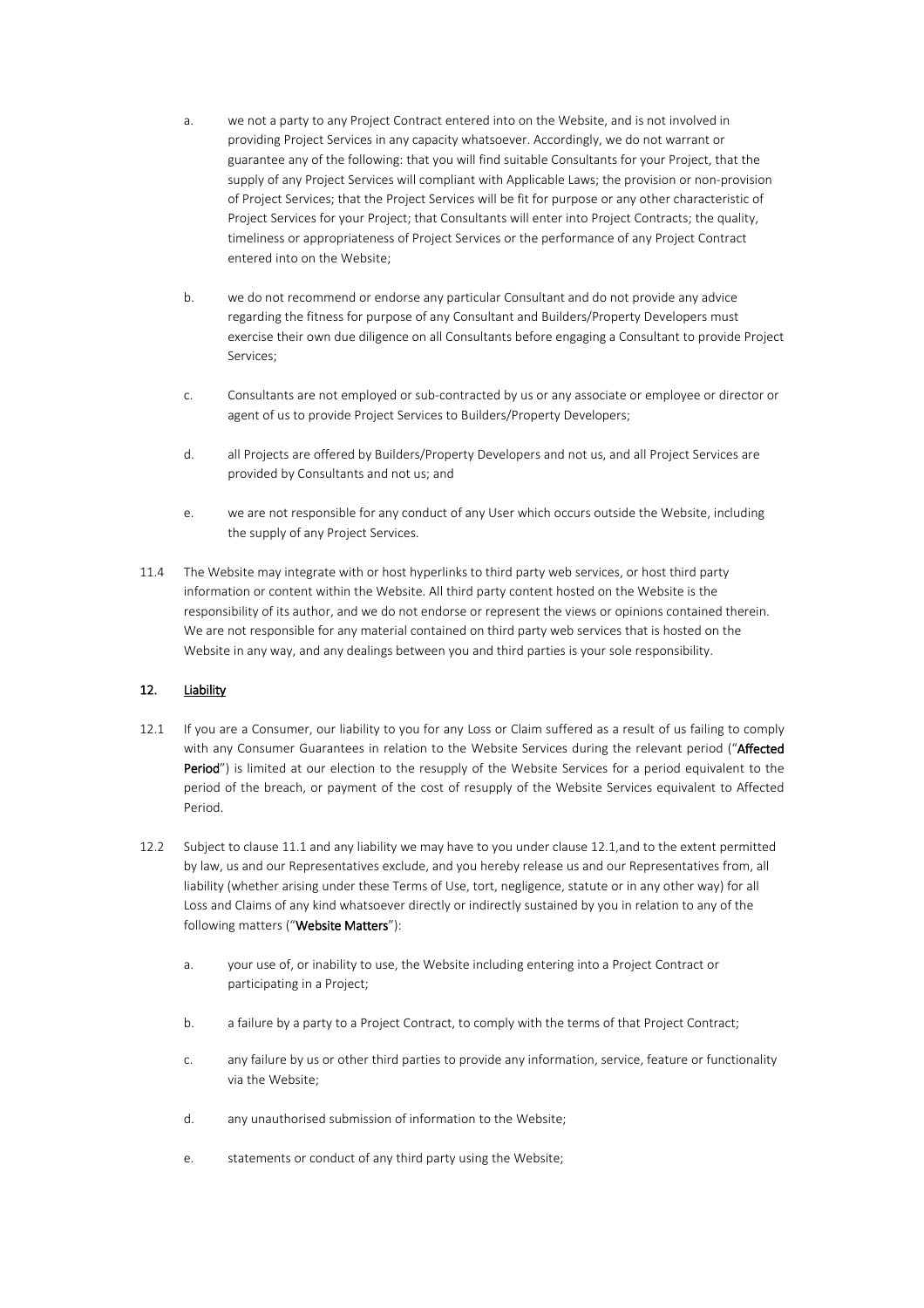- f. use of third-party services in conjunction with the Website by you;
- g. any communication or interaction between Users via the Website, whether online or offline;
- h. a failure by another User you interact or deal with via the Website to comply with these Terms of Use;
- i. any User Content that is uploaded, submitted, or otherwise appears, via the Website;
- j. where you fail to comply with any Applicable Laws when using the Website;
- k. where you fail to comply with any Applicable Laws or the Privacy Act when dealing with Personal Information in connection with the Website; and
- l. anything outside the reasonable control of us including without limitation natural disasters, acts of God, equipment or infrastructure failure, civil riots, war (include cyber attacks), strikes, data breaches, viruses or malicious code.
- 12.3 To the extent that any limitations of liability contained in these Terms of Use are ineffective or if any warranties are implied by law that cannot be excluded, then to the maximum extent permitted by law, our total aggregate liability to you is capped at the total monies you have paid (subject to deductions for refunds received) to any User or otherwise via the Website in the 12 month period prior to the limitation being ineffective or warranty not being able to be excluded.

## 13. Indemnity

- 13.1 As a further condition of using the Website, you must indemnify us against all direct, quantifiable and reasonable Loss suffered by us and/or our Representative (whether based in negligence or any other tort, contract, statutory liability or otherwise) as a result of you breaching these Terms of Use, or otherwise from your use of Website or the Website Services.
- 13.2 Builder/Property Developer and Consultants may consider obtaining and maintaining the necessary amount of insurance cover (including but not limited to public liability insurance) appropriate to his or her obligations under these Terms of Use and Applicable Laws, or otherwise as required by law.

## 14. Termination

- <span id="page-10-0"></span>14.1 We may terminate or suspend your access to the Website at any time, at our sole discretion and without notice to you effective immediately if we have reason to believe that you have failed to comply with these Terms of Use. For any other reason, we will give you 14 days' prior written notice.
- 14.2 You may terminate these Terms of Use by ceasing to use the Website and sending a request in writing to us (sent to [info@gantted.com\)](mailto:info@gantted.com) for the suspension of your User Account.
- 14.3 Upon termination, you will no longer have access to the functionality of the Website that requires a User Account. We will be under no obligation to store the User Content contributed through your User Account or provide you with further access to such User Content.
- 14.4 Notwithstanding clauses [14.1](#page-10-0) to 14.3:
	- a. any Personal Information or non-personal statistical information collected under these Terms of Use and the Privacy Statement may continue to be stored, used or disclosed within the scope of the purposes described in the Privacy Statement; and
	- b. we may store any User Content on our servers at our discretion, whereby our rights under clause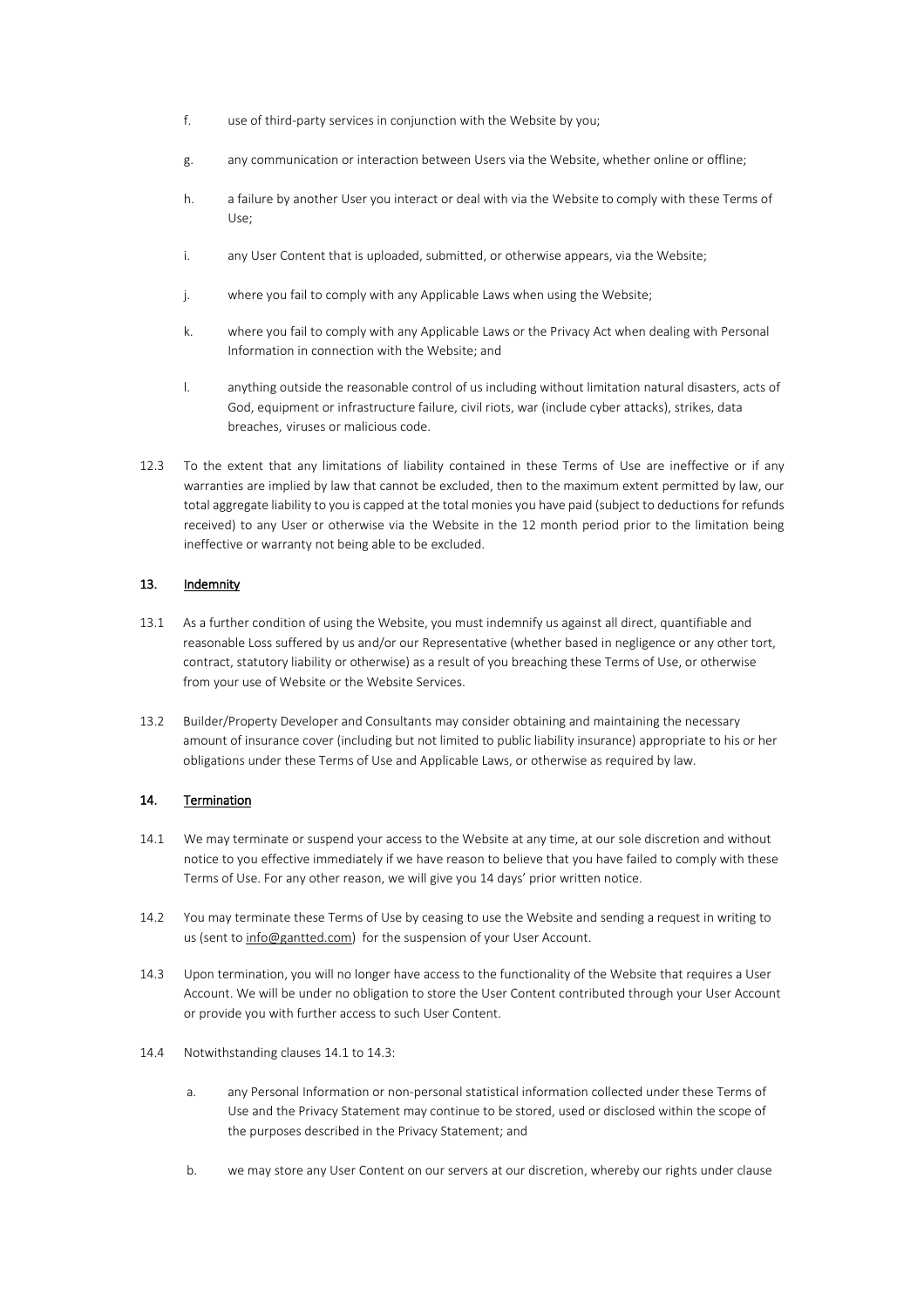[10.4](#page-8-2) will continue in perpetuity.

#### 15. Jurisdiction & Choice of Law

15.1 These Terms of Use are governed by and construed in accordance with the laws of the State of Victoria, Australia without giving effect to any conflict of laws principles. Any claim, cause of action or dispute arising out of these Terms of Use will be resolved exclusively in the courts of Victoria, Australia, and where applicable, the Federal Court of Australia or Federal Circuit of Australia, and you agree to submit to the personal jurisdiction of such courts for the purpose of litigating such claims.

#### 16. Complaints and Dispute Resolution

- 16.1 If a Builder/Property Developer and a Consultant have a dispute in connection with the performance of their respective obligations under a Project Contract, we expressly disclaim any responsibility or liability in relation to such disputes. Subject to the aforementioned, we may, but we are not obliged to investigate, assist or involve ourselves in such disputes, at the specific request of Builder/Property Developer or a Consultant. In the event that we investigate, assist or otherwise involve ourselves, both parties will jointly and severally indemnify us against any and all costs and expenses incurred by us in relation to our investigation, assistance or involvement of the dispute.
- 16.2 Registered Users may report inappropriate or infringing User Content on the Website or other breaches of these Terms of Use by other Registered Users to us. All Registered Users agree to in good faith, assist us, provide us with the information that we require, and do such other things reasonably necessary to enable us to investigate the complaint and to take appropriate action to enforce these Terms.
- <span id="page-11-0"></span>16.3 Any complaints about us or a disputes with us in relation to these Terms of Use or the Website Services ("Dispute") by a Registered User must first be dealt with in accordance with clauses [16.3](#page-11-0) to [16.5,](#page-11-1) before commencing any court or arbitration proceedings other than for urgent interlocutory relief.
- 16.4 The Registered User must give us written notice at [info@gantted.com](mailto:info@gantted.com) of the dispute adequately identifying and providing details of the Dispute ("Dispute Notice"). Notwithstanding the existence of a Dispute, both parties shall continue to perform their obligations under these Terms of Use.
- <span id="page-11-1"></span>16.5 If a Dispute is not resolved by agreement within 20 business days of us receiving a Dispute Notice, either party may refer the Dispute to confidential mediation to be conducted by an independent mediator appointed by agreement between the parties, or failing agreement within 30 business days of us receiving the Dispute Notice, by a person appointed by the Chair of Resolution Institute, (ACN 008 651 232, Level 2, 13-15 Bridge Street, Sydney NSW 2000; telephone: 02 9251 3366, email: infoaus@resolution.institute) or the Chair's designated representative. The Resolution Institute Mediation Rules shall apply to the mediation unless otherwise agreed. The costs of the mediator shall be borne equally between the disputing parties.

## 17. Miscellaneous

- 17.1 All prices shown on the Website are in Australian dollars and exclusive of GST. All prices are subject to change.
- 17.2 We reserve the right to perform maintenance of the Website (whereby the functionality of the Website may not be accessible for a certain period of time) without notice to you.
- 17.3 From time to time we may run promotions or offer discounts or benefits of any one or more Users subject to additional terms and conditions which shall prevail in the event of any inconsistency over these Terms of Use. We reserve the right to offer, withdraw, change, cancel or determine the eligibility for any such promotions, discounts or benefits.
- 17.4 If we are involved in a sale, merger or other restructuring, it may need to assign its position under these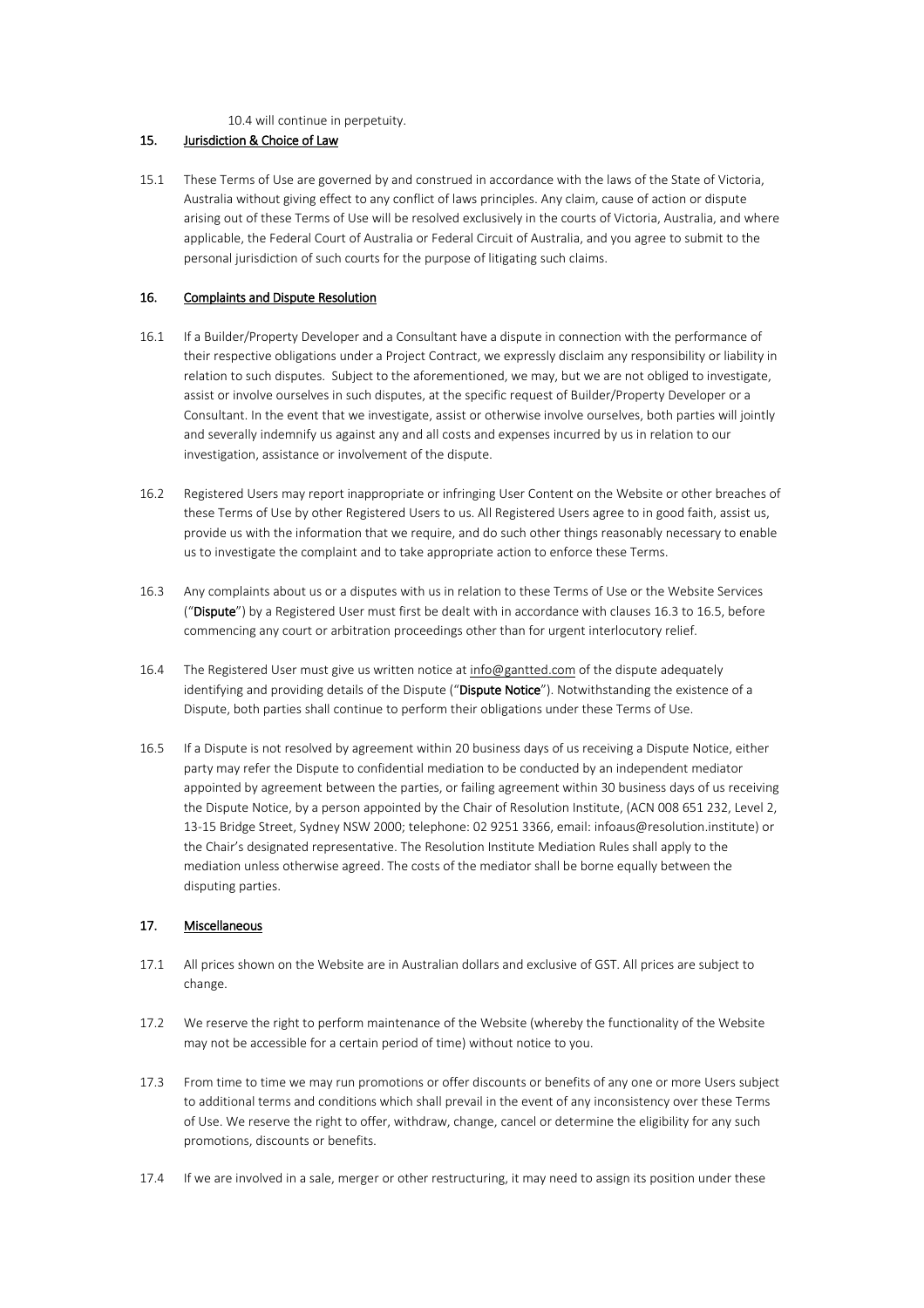Terms of Use to a third party, which it will have the right to do so at its sole discretion. We will also have the right to assign its position under these Terms of Use in other circumstances with your written consent. You may assign your position under these Terms of Use to a third party with our prior written consent.

- 17.5 The rights and obligations under these Terms of Use, which by their nature would reasonably continue beyond the expiration of termination of these Terms of Use, will survive the expiration of termination of these Terms of Use. Without limiting the generality of the foregoing, clauses 10, 11, 12 and 13 will survive the termination of these Terms of Use.
- 17.6 In the event that any one or more of the provisions contained in these Terms of Use would, for any reason, be held to be invalid, illegal or unenforceable, such invalidity, illegality or unenforceability shall not affect any other provisions of these Terms of Use and these Terms of Use shall be construed as if such provisions had never been contained herein.
- 17.7 The fact that a party fails to do, or delays in doing, something the party is entitled or obligated to do under these Terms of Use, does not amount to a waiver of any obligation of, or breach of obligation by, any other party.
- 17.8 If you, as a Builder/Property Developer or Consultant, fail to comply with the terms of a Project Contract and do not have a lawful excuse for such failure, then in addition to our rights under these Terms of Use to suspend or terminate any User Account, you may also be in breach of your obligations to both us and the Builder/Property Developer or Consultant with whom you are transacting under the Project Contract.

#### 18. Definitions and Interpretation

18.1 The following definitions apply in these Terms of Use:

"ACL" means the Australian Consumer Law, being *Schedule 2 of the Competition and Consumer Act 2010 (Cth)*.

"Applicable Laws" means any and all applicable laws, statutes, regulations, instruments and by-laws and all other subordinate legislation or orders made by any authority with jurisdiction over any Project Contracts, and use of the Website by Registered Users.

"Awarded Project" has the meaning provided in clause [5.6.](#page-5-0)

"Builder/Property Developer" means a Registered User who is a Builder/Property Developer.

"Category" or "Categories" means the different categories (as defined by Gantted) in which Project Services offered by Consultants are classified on the Website, and which may be updated by Gantted from time to time.

"Claim" mean any allegation, debt, cause of action, liability, claim, proceeding, suit or demand of any nature, whether present or future, fixed or unascertained, actual or contingent, at law, in equity, under statute or otherwise.

"Consultant" means a Registered User who is a Consultant.

"Consumer" is a "Consumer" as defined under the ACL.

"Content" means all content on the Website including without limitation text, photographs, logos, names, designs, information, Personal Information, financial information, data, drawings, URL links, video recordings and audio recordings.

"Directory" has the meaning provided for in clause [5.1.](#page-4-1)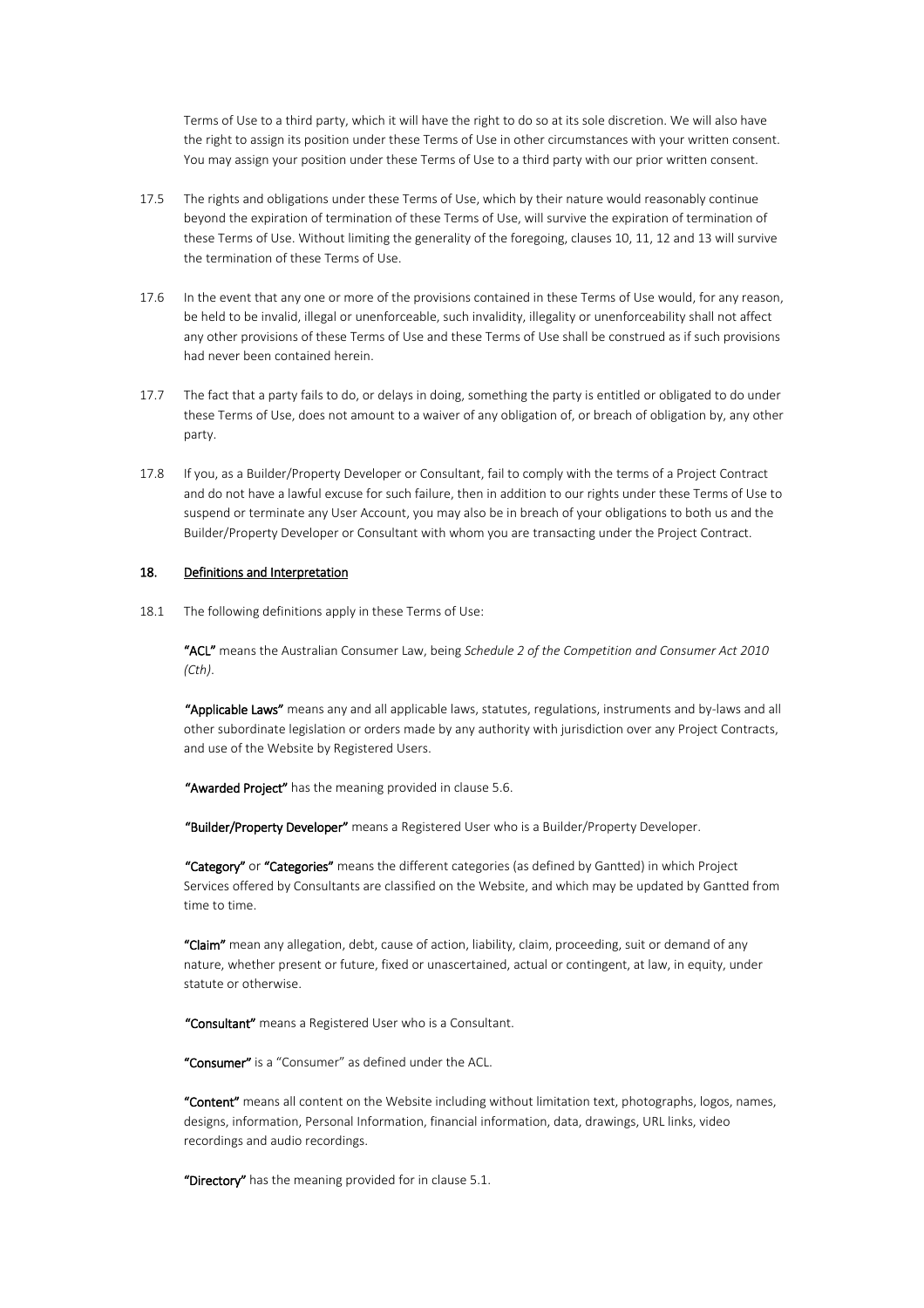"GST" is as defined in GST Act; "GST Act" means *A New Tax System (Goods and Services) Act 1999* (Cth); and "GST Laws" means the GST Act and all related subsidiary regulations.

"Guests" means people who visit, view, browse, access or otherwise have limited use the Website but who are not Registered Users.

"Intellectual Property" means all intellectual property and quasi-intellectual property rights (past, present and future) conferred by law (whether registered or unregistered) including without limitation business names, trade marks, patents, designs, copyright, trade secrets, computer programs, databases, inventions, moral rights and all proprietary rights and all other intellectual property defined in Article 2 of the Convention Establishing the World Intellectual Property Organisation (July 1967).

"Loss" means loss, damage, liability, charge, expense, payment or cost of any nature or kind, including all legal and other professional costs (calculated on an indemnity basis).

"Payment Method" means valid payment details for credit cards/debit cards, or any other payment methods such as PayPal accounts or direct debit arrangements through nominated bank accounts, available from time to time on the Website.

"Personal Information" means any information or opinion which can reasonably identify an individual.

"Website Services" means the services listed in clause [0](#page-2-1) and any subsidiary services provided by us via or in relation to the Website from time to time.

"Privacy Act" means the *Privacy Act 1988* (Cth) as amended from time to time.

"Privacy Statement" means the Privacy Statement for the Website as amended or updated from time to time, a copy of which can be found on the following webpage: gantted.com/policy.

"Project" means an building or construction project owned or operated by a Builder/Property Developer and which is posted on the Website for Consultants to submit Project Proposals, or Builders/Property Developers to otherwise negotiate to work together for the purpose of the Builder/Property Developer finding appropriate Consultants to supply Project Services.

"Project Contract" means an agreement between a Builder/Property Developer and a Consultant for the provision of services by a Consultant to the Builder/Property Developer in relation to a Project. The Project Contract is a separate legal document entered into by the parties after the date of an Awarded Project.

"Project Post" has the meaning specified in clause [5.2.](#page-4-2)

"Project Proposal" has the meaning provided in clauses [5.3](#page-4-3) and [5.4.](#page-4-4)

"Registered User" means a user who has registered an account on the Website. A Registered User may be a Builder/Developer or a Consultant.

"Representatives" means our directors, officers, contractors, employees, consultants, or other affiliates.

"Users" includes Registered Users and Guests.

"User Account" has the meaning provided in clause [4.1.](#page-3-2)

"User Content" means any Content shared via, or submitted or uploaded to, the Website by a User, and includes without limitation, Project Posts and Project Proposals, and any Content uploaded for the